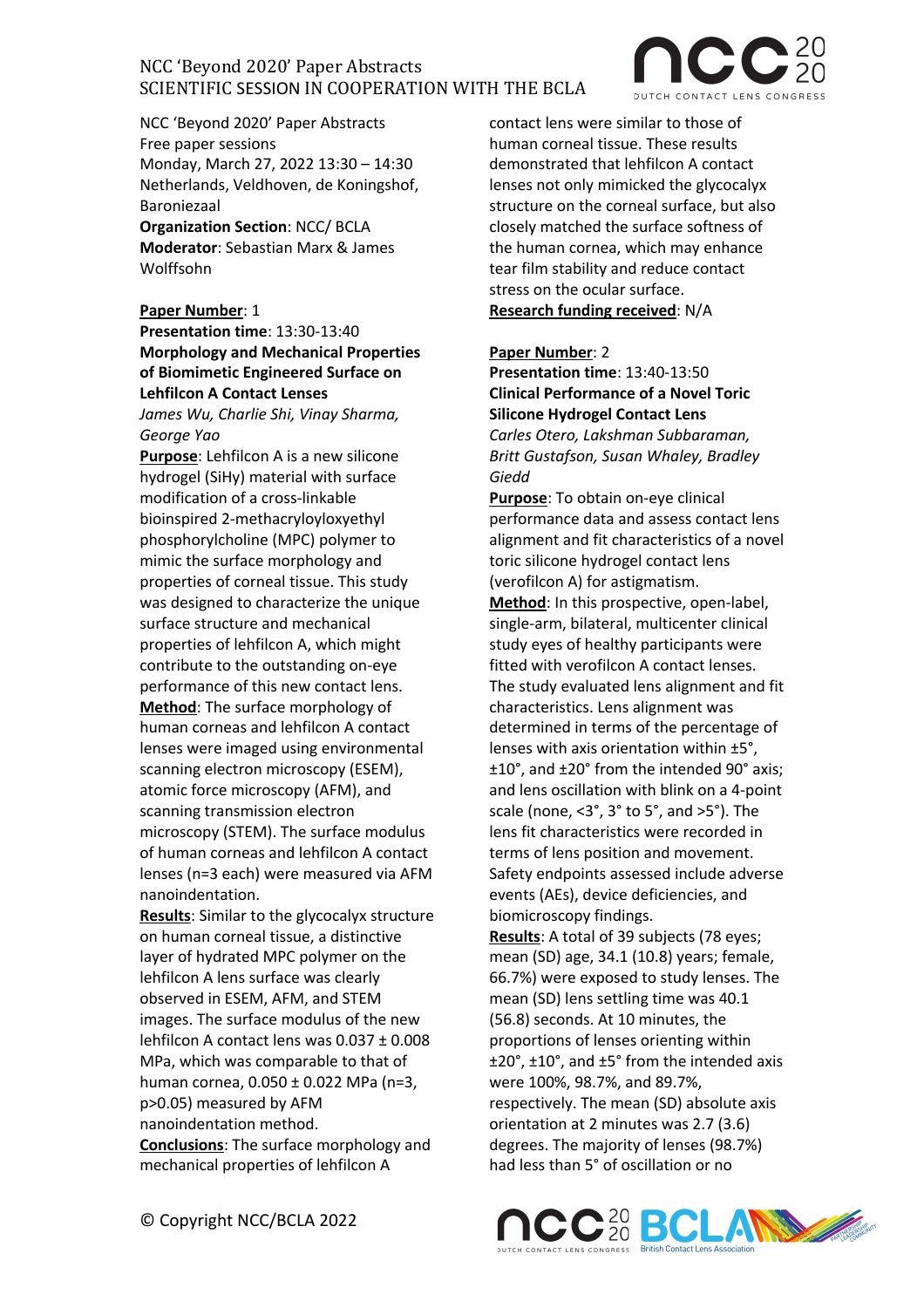oscillation with blink. All lenses studied achieved optimal or acceptable fit (optimal, 88.5%; acceptably tight, 6.4%; and acceptably loose, 5.1%) and optimal or acceptable centration (optimal, 97.4%; and acceptable decentration, 2.6%). There were no AEs, device deficiencies, or clinically relevant changes to biomicroscopic findings. **Conclusions**: The novel toric verofilcon A contact lens showed optimal alignment and fit without any safety concerns. Owing to the unique material features, advanced surface technology, optimal lens alignment, and fitting characteristics of this lens, it could offer astigmates a better contact lens wearing experience. **Research funding received**: Alcon

### **Paper Number**: 3

**Presentation time**: 13:50-14:00 **Clinical Performance Evaluation of New Lehfilcon A Monthly Replacement Silicone Hydrogel Toric Contact Lenses** 

*Carles Otero, Vidhya Subramanian, Stephen Montaquila, Britt Gustafson, Susan Whaley*

**Purpose**: The lehfilcon A toric lens is a new monthly replacement water gradient contact lens with CELLIGENT™ Technology, indicated for the optical correction of refractive ametropia with astigmatism. It utilizes the proven Precision Balance 8|4TM design. This study evaluated the on-eye performance of fit and rotational stability characteristics of the new lehfilcon A toric lens.

**Method**: In this study, 69 subjects (mean age 37.5±13.2 years), who were adapted wearers of soft contact lenses having cylindrical correction between -0.75D and -1.75D at axis 90° or 180° (±10°), wore lehfilcon A toric lenses bilaterally for approximately 1 hour. The percentage of lenses with axis orientation within ±10° of the intended 90° axis at 10 minutes; axis orientation at 3 and 10 minutes; lens oscillation with blink; and rotational recovery time following 30° nasal and temporal manual dislocation were

evaluated. Overall lens fit characteristics of movement and position were also assessed. Subjective ratings of insertion and overall comfort were measured (on a 1 to 10 scale).

**Results**: At 10 minutes after insertion, 94.9% of lenses had axis orientation within ±10° of the intended 90° axis. Mean (SD) absolute axis orientation was 3.0° (4.8°) at 3 minutes and 3.2° (6.2°) at 10 minutes after lens insertion. 97.8% lenses oscillated ≤5° with blink. Mean time for rotational recovery was 63.3 seconds and 44.9 seconds, after 30° temporal and nasal manual dislocations respectively. Lens movement and centration was assessed to be optimal or acceptable for all (100%) lehfilcon A toric lenses. Both insertion and overall comfort had a mean subjective rating score of ≥ 9.0.

**Conclusions**: The lehfilcon A toric lenses exhibited good axis orientation, on-eye rotation stability and optimal fit. These characteristics along with excellent comfort ratings, provides a promising new toric lens option for astigmats in the monthly replacement modality. **Research funding received**: Alcon

### **Paper Number**: 4

**Presentation time**: 14:00-14:10 **Performance and environmental perceptions of a novel toric hydrogel contact lens**

*Neema Ghorbani-Mojarrad, Lindsay Rountree, Louise Terry, Neil Retallic, Katharine Evans*

**Purpose**: To investigate the performance and environmental perceptions of a novel Flat Pack toric daily disposable (TDD) contact lens compared to traditional blister packaged lenses, in a randomisedcrossover trial.

**Method**: Methods: Forty habitual toric lens wearers (33% male, aged 25.8±6.5 years) were fitted with a brand-masked Flat Pack TDD: Hioxifilcon A (Miru 1day Flat Pack Toric), and a brand-masked TDD control lens: either Nelfilcon-A (Dailies Aqua Comfort Plus) or Etafilcon-A (1-day



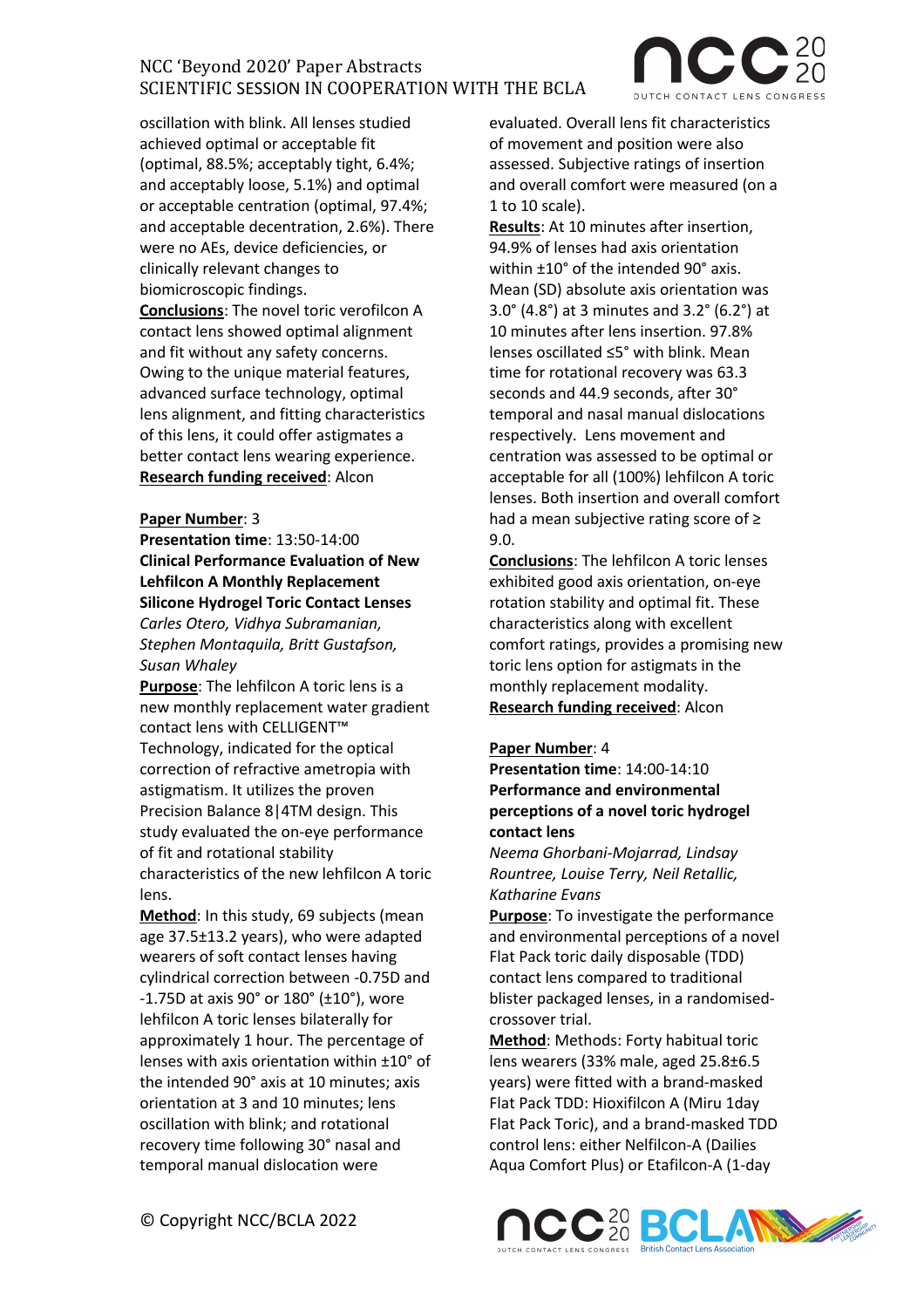

Acuvue Moist). Objective lens performance (fit, vision quality, rotation recovery) was assessed at fitting by an unmasked investigator, after which participants wore the two lenses for 3 days each in a randomised order, with >24-hour wash-out period between. Subjective measures (comfort, vision, handling), environmental perceptions, and overall lens preference were assessed by questionnaire.

**Results**: Results: Lens fitting measures were similar for all lenses. Subjective comfort, particularly end of day comfort, was greater with Hioxifilcon-A (7.3±1.9 versus 6.3±2.0, scored out of 10), whilst subjective visual performance was greater with the control lenses (8.1±1.24 versus 7.1±2.2, scored out of 10). These differences did not reach statistical significance. Distance VA was better with the control lenses (p<0.05), but only by one LogMAR letter. Most participants (70%) preferred the Flat Pack packaging compared to a traditional blister pack. For overall lens preference, Hioxifilcon-A was the most popular (60% of participants). 95% of participants indicated that environmental impact of contact lenses is important/extremely important, and 100% recognized that the Flat Pack packaging had the smaller environmental impact.

**Conclusions**: Conclusion: Overall, all lenses performed well, and to similar levels. Subtle differences in vision quality may be due to the different optical designs. The overall preference for Hioxifilcon-A may indicate that wearers prioritise comfort and other factors over vision. This study demonstrated that environmental credentials are important to contact lens wearers, and may influence overall lens preference and choice.

**Research funding received**: Funding and consumables for this project was provided by Menicon Co., Ltd., Japan. Project methodology, results, and analysis were designed and completed by the

researchers, with no interference from funding bodies.

#### **Paper Number**: 5

**Presentation time**: 14:10-14:20 **Change in objective ocular redness and symptoms after refit of weekly and monthly lenses into a water-gradient daily disposable lens material**  *Sebastian Marx, Stefan Schwarz, Katharina Keller, Wolfgang Sickenberger* **Purpose**: Primary objective of the study is the evaluation of change in ocular redness when a water gradient DD SiHy Lens (Delefilcon A) is refitted to 2-4 week CL wearers.

**Method**: 52 habitual, asymptomatic, full time SCL wearers with spherical correction were enrolled in a prospective single center study. At the baseline visit bulbar and limbal redness were measured objectively using the Oculus K5M Redness-Scan mode. Lens care type, comfort ratings and staining data was captured as well. Comfort after insertion, during the day as well as the end of day comfort was obtained using a 101 point visual analog scale. The comfort rating were averaged in this abstract. A wash out phase of  $6 \pm 1$  days was conducted in which the subjects didn´t wear any lenses before Delefilcon A lenses were dispensed at visit 2 for a wearing period of  $26 \pm 5$ days. A follow up visit was planned after 6 ± 1 days from V2 and a final visit after additional 20  $\pm$  4 days. During visit 2, 3 and 4 the same objective measurements were carried out and corresponding subjective data was captured. Wilcoxon signed rank test and t-test for paired samples were used for the statistical analyses.

**Results**: 50 subjects completed the study. Following results, refer to the right eyes only. Objectively measured bulbar redness decreased by 0.11 (p=0.012) from baseline in comparison to the final visit. In the same period limbal redness reduced by 0.20 (<0.001), corneal staining by 0.24 (p=0.014) and conjunctival staining by 0.16 (p=0.046). In contrast to the